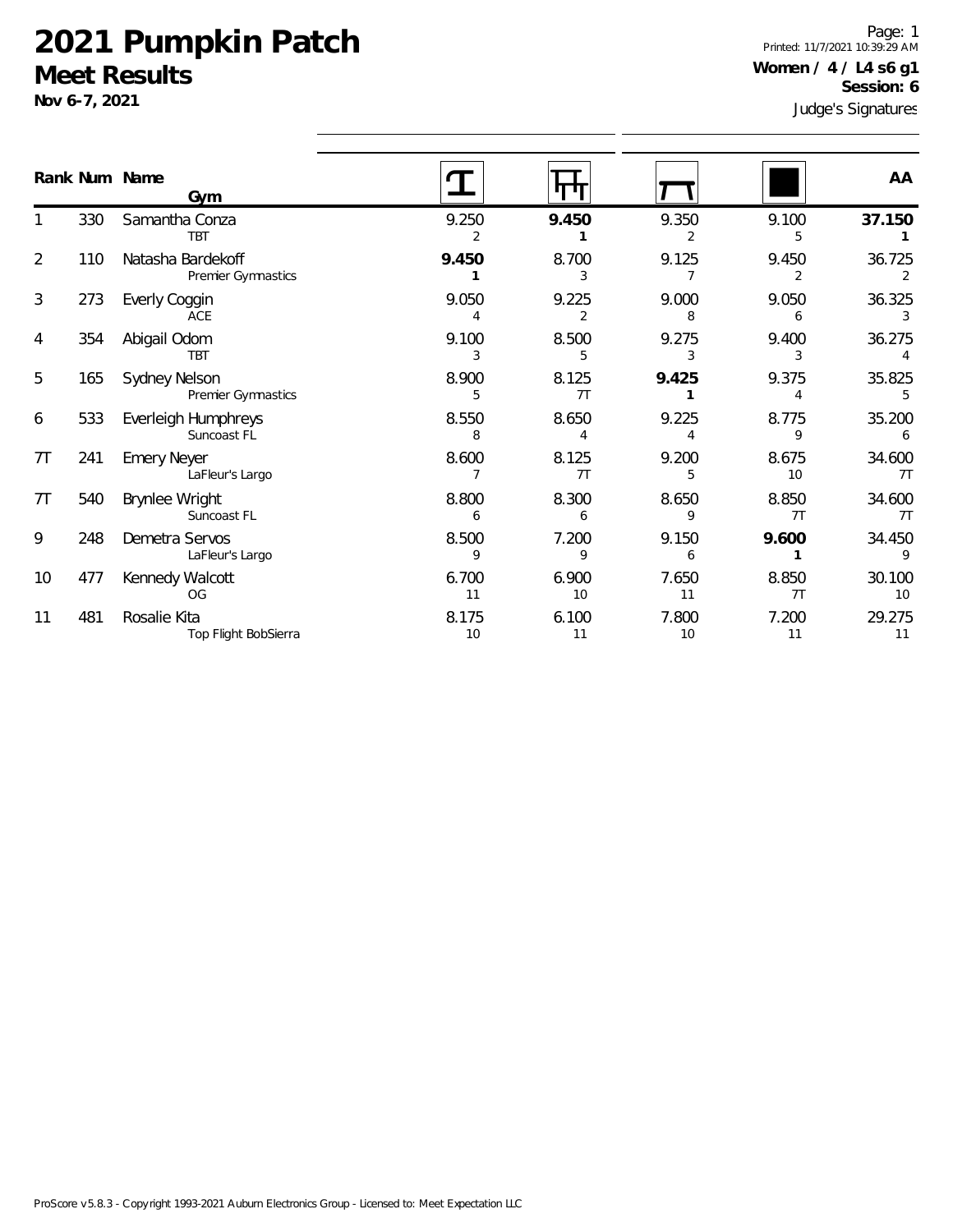1

2

5

8

11

537 Bella Papka

Suncoast FL

ures Page: 1 Printed: 11/7/2021 10:39:31 AM **Women / 4 / L4 s6 g2 Session: 6**

|                | Nov 6-7, 2021 |                                        |                         |             | <b>DESSION</b> , O<br>Judge's Signatures |                         |              |
|----------------|---------------|----------------------------------------|-------------------------|-------------|------------------------------------------|-------------------------|--------------|
|                |               | Rank Num Name<br>Gym                   |                         | 11 T T T    |                                          |                         | AA           |
| 1              | 441           | Anna Ryder<br>Lakewood Ranch           | 9.300<br>3              | 9.675       | 9.725                                    | 9.625                   | 38.325       |
| $\overline{2}$ | 270           | Peyton Bohannon<br>ACE                 | 9.425<br>1 <sub>T</sub> | 8.925<br>4T | 9.225<br>5                               | 9.475<br>3              | 37.050       |
| 3              | 372           | Charlie Ellison<br><b>Stars</b>        | 8.800<br>5              | 9.325<br>2  | 9.275                                    | 9.300<br>5              | 36.700       |
| 4              | 421           | Taylor Ingallinera<br>Lakewood Ranch   | 9.425<br>1T             | 8.925<br>4T | 8.225<br>11                              | 9.550                   | 36.125       |
| 5              | 352           | Nika Mageras<br><b>TBT</b>             | 8.600                   | 8.850<br>6  | 9.550<br>2                               | 9.100<br>7T             | 36.100       |
| 6              | 532           | Claire Ellinger<br>Suncoast FL         | 8.300<br>9              | 8.750<br>7T | 9.050<br>6                               | 9.100<br>7 <sub>T</sub> | 35.200       |
| 7              | 291           | Olivia Schroer<br>ACE                  | 8.700<br>6              | 9.000<br>3  | 8.450<br>10                              | 8.950<br>10             | 35.100       |
| 8              | 391           | Talia Swint<br><b>Stars</b>            | 8.450<br>8              | 8.750<br>7T | 8.875<br>9                               | 8.975<br>9              | 35.050<br>8  |
| 9              | 489           | Julia Alexandris<br>Tumblebees Jupiter | 9.175                   | 8.050<br>10 | 9.000<br>7T                              | 8.800<br>11             | 35.025<br>9  |
| 10             | 529           | <b>Alex Bliss</b><br>Suncoast FL       | 7.950<br>11             | 8.150<br>9  | 9.300<br>3                               | 9.400<br>4              | 34.800<br>10 |

8.100 8.000 9.000 9.150 34.250 10 11 7T 6 11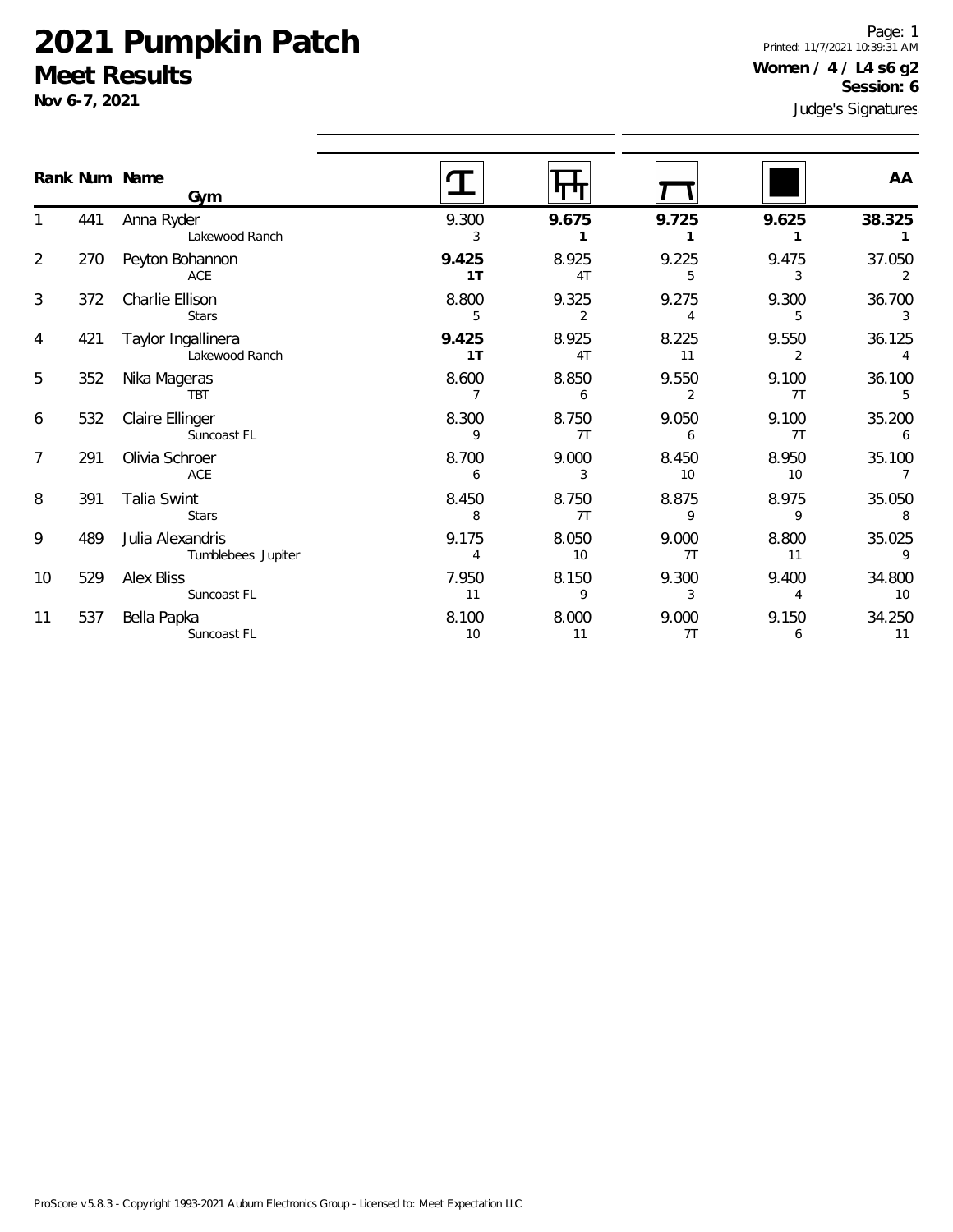**Nov 6-7, 2021**

482 Katie Miller

Top Flight BobSierra

5

6T

6T

8

9

12

Judge's Signatures Page: 1 Printed: 11/7/2021 10:39:33 AM **Women / 4 / L4 s6 g3 Session: 6**

|                |     | Rank Num Name<br>Gym                   |             |             |             |             | AA           |
|----------------|-----|----------------------------------------|-------------|-------------|-------------|-------------|--------------|
|                | 438 | Kinsie Reith<br>Lakewood Ranch         | 9.600       | 9.625       | 9.600       | 9.750       | 38.575       |
| $\overline{2}$ | 419 | <b>Taylor Huston</b><br>Lakewood Ranch | 9.100<br>5T | 9.500<br>2  | 9.525<br>3  | 9.375<br>4  | 37.500<br>2  |
| 3              | 117 | Zarah Claxton<br>Premier Gymnastics    | 9.100<br>5T | 9.100<br>5  | 9.700       | 9.525<br>2  | 37.425<br>3  |
| 4              | 509 | Makenzie Sparks<br>Tumblebees Jupiter  | 9.350<br>2T | 8.775<br>7T | 9.150<br>8  | 9.100<br>8  | 36.375<br>4  |
| 5              | 290 | Nathalia Sanchez Aguirre<br>ACE        | 9.175<br>4  | 9.125<br>4  | 8.650<br>11 | 9.225<br>7  | 36.175<br>5  |
| 6T             | 228 | Lily Kieffer<br>LaFleur's Largo        | 8.125<br>12 | 9.225<br>3  | 9.325<br>5T | 9.450<br>3  | 36.125<br>6T |
| 6T             | 295 | Lyla Smith<br><b>ACE</b>               | 8.850       | 8.650<br>Q  | 9.300       | 9.325<br>5  | 36.125<br>6T |
| 8              | 382 | Fiona Murray<br><b>Stars</b>           | 8.725<br>8  | 8.850<br>6  | 9.025<br>9  | 9.300<br>6  | 35.900<br>8  |
| 9              | 221 | Gia Hafner<br>LaFleur's Largo          | 8.625<br>9  | 8.575<br>10 | 9.400<br>4  | 8.750<br>9  | 35.350<br>9  |
| 10             | 498 | Isabella Heyns<br>Tumblebees Jupiter   | 9.350<br>2T | 8.775<br>7T | 9.325<br>5T | 7.000<br>12 | 34.450<br>10 |
| 11             | 296 | Elise Spennemann<br>ACE                | 8.400<br>11 | 8.150<br>11 | 8.775<br>10 | 8.500<br>10 | 33.825<br>11 |

8.425 7.050 8.000 8.250 31.725 10 12 12 11 12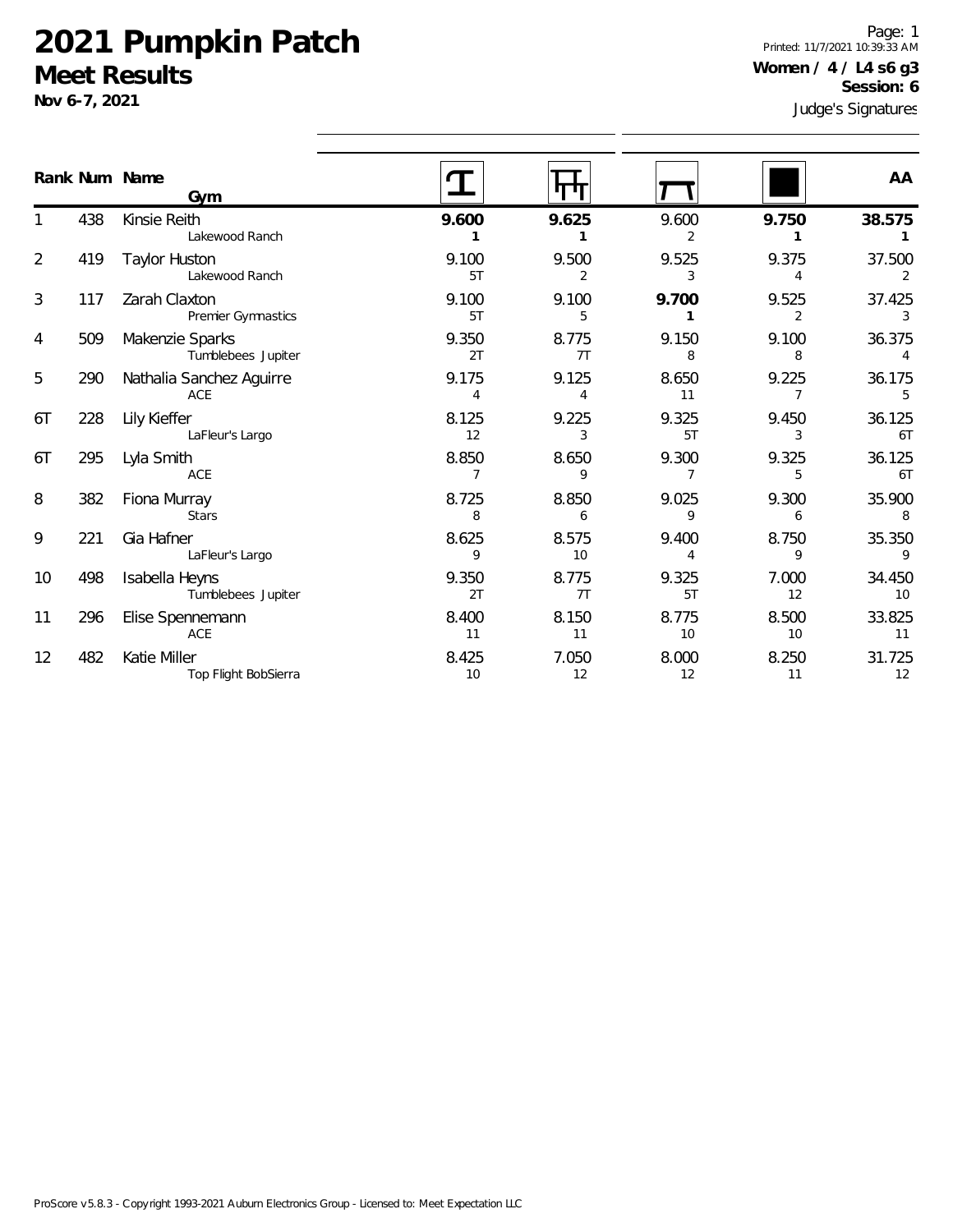**Nov 6-7, 2021**

1

2

3T

3T

5

6

7

8

Judge's Signatures Page: 1 Printed: 11/7/2021 10:39:35 AM **Women / 4 / L4 s6 g4 Session: 6**

|                |     | Rank Num Name<br>Gym                   |             |            |             |             | AA           |
|----------------|-----|----------------------------------------|-------------|------------|-------------|-------------|--------------|
|                | 415 | Corice Hardesty<br>Lakewood Ranch      | 9.725       | 9.775      | 8.700<br>8T | 9.625       | 37.825       |
| $\overline{2}$ | 242 | Isabella Ngo<br>LaFleur's Largo        | 9.400       | 8.925      | 9.475       | 8.975<br>5T | 36.775       |
| 3T             | 506 | Sydney Pomerantz<br>Tumblebees Jupiter | 9.150       | 8.350      | 9.575       | 9.050       | 36.125<br>3T |
| 3T             | 497 | Madison Henning<br>Tumblebees Jupiter  | 9.100<br>4  | 8.800<br>3 | 9.050<br>5T | 9.175<br>3  | 36.125<br>3T |
| 5              | 166 | Ava Newsom<br>Premier Gymnastics       | 9.025<br>5  | 8.450      | 8.900       | 9.300       | 35.675       |
| 6              | 224 | Erin Hauser<br>LaFleur's Largo         | 8.825<br>6  | 8.275      | 9.425       | 8.975<br>5T | 35.500       |
| 7              | 387 | Ali Piwowar<br><b>Stars</b>            | 7.700<br>11 | 7.500      | 9.200       | 8.975<br>5T | 33.375       |
| 8              | 534 | Jenna Kelly<br>Suncoast FL             | 8.050<br>8  | 7.400<br>8 | 9.050<br>5T | 8.525<br>9  | 33.025<br>8  |
| 9              | 373 | Avery Franklin<br><b>Stars</b>         | 8.150       | 7.375<br>9 | 8.500<br>10 | 8.700<br>8  | 32.725<br>9  |

| 9  | 373 | Avery Franklin<br><b>Stars</b> | 8.150       | '.375      | 8.500<br>10 | 8.700 | 32.725<br>$\Omega$        |
|----|-----|--------------------------------|-------------|------------|-------------|-------|---------------------------|
| 10 | 536 | Ariana McCabe<br>Suncoast FL   | 7.750<br>10 | 6.800      | 8.700<br>8T | 8.150 | 31.400<br>10 <sup>1</sup> |
|    | 455 | Alynah Denisse Colon<br>OG     | '.850       | .250<br>10 | .600        | 8.350 | 31.050                    |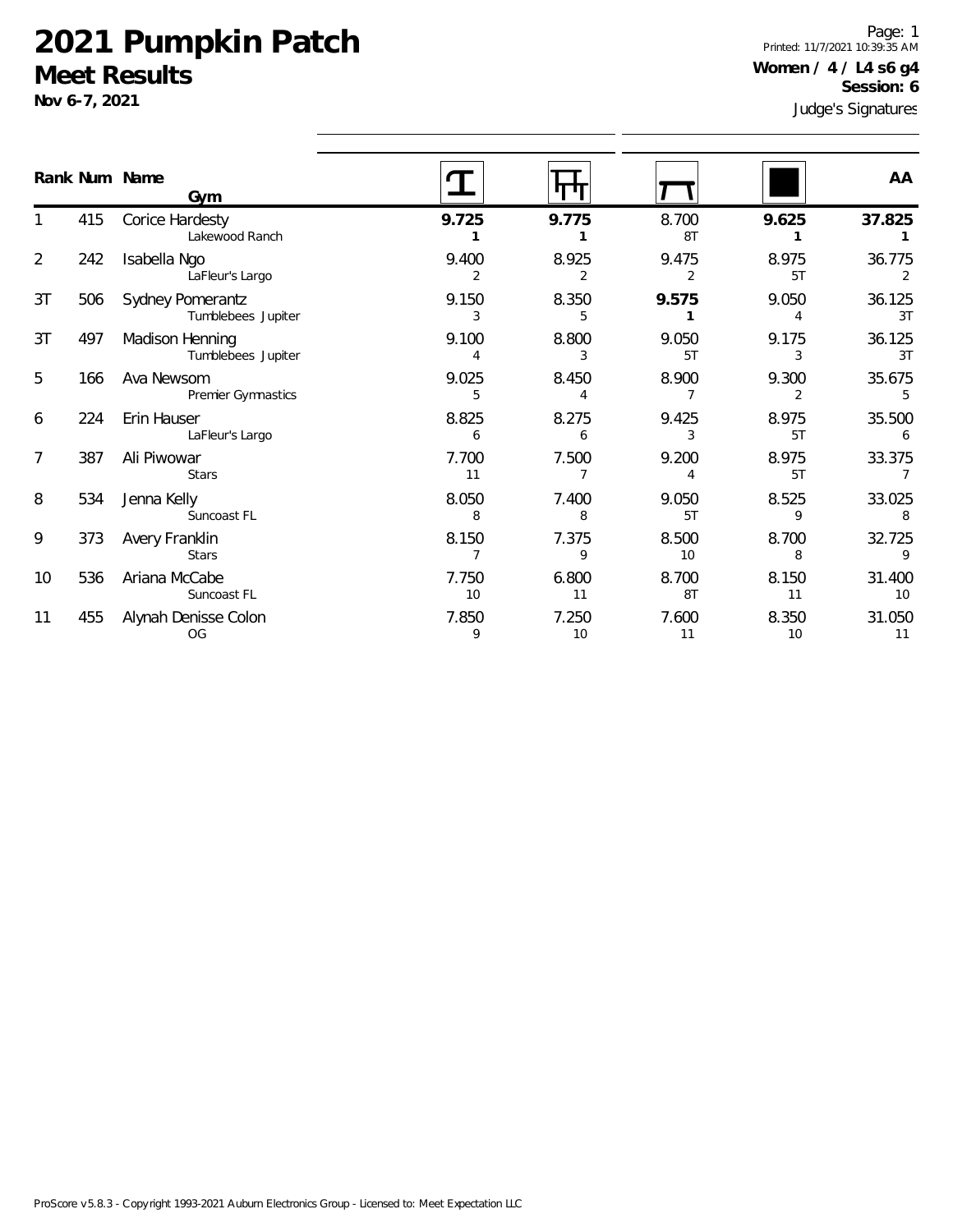1

2

3

4

5

6

7

8

9

10

11

531 Addison DeJoseph

374 Alexis Fulgueira

Suncoast FL

**Stars** 

es Page: 1 Printed: 11/7/2021 10:39:36 AM **Women / 4 / L4 s6 g5 Session: 6**

|                | Nov 6-7, 2021 |                                           |             |             |             |             |             |
|----------------|---------------|-------------------------------------------|-------------|-------------|-------------|-------------|-------------|
|                |               | Rank Num Name<br>Gym                      |             |             |             |             | AA          |
|                | 488           | Brianna Alexandris<br>Tumblebees Jupiter  | 9.525       | 8.725       | 9.550       | 9.400       | 37.200      |
| $\overline{2}$ | 433           | Karina Petkov<br>Lakewood Ranch           | 9.225<br>2  | 9.350       | 8.625<br>9  | 9.525       | 36.725      |
| 3              | 249           | Theodora Servos<br>LaFleur's Largo        | 9.200<br>3  | 8.650       | 9.250<br>3  | 9.475       | 36.575      |
| 4              | 350           | Heaven Karam<br><b>TBT</b>                | 8.900<br>5  | 9.400       | 8.675<br>8  | 9.450       | 36.425      |
| 5              | 349           | Gately Gryglewicz<br>TRT                  | 9.000<br>4  | 7.750<br>9  | 9.375<br>2  | 9.375       | 35.500      |
| 6              | 250           | <b>Addison Smalley</b><br>LaFleur's Largo | 7.850<br>11 | 8.550<br>5  | 9.075       | 8.950       | 34.425      |
| 7              | 473           | Aliyah Singh<br><b>OG</b>                 | 8.500<br>9  | 8.125       | 8.950<br>6  | 8.775<br>10 | 34.350      |
| 8              | 267           | Zoe Zehnder<br>LaFleur's Largo            | 8.675<br>6  | 7.225<br>11 | 9.050<br>5  | 9.000<br>6  | 33.950<br>8 |
| 9              | 220           | Giuliana Hack<br>LaFleur's Largo          | 8.150<br>10 | 8.500<br>6  | 8.450<br>10 | 8.800<br>9  | 33.900<br>9 |

8.625 7.800 8.375 8.900 33.700 8 8 11 8 10

8.650 7.450 8.725 8.750 33.575 7 10 7 11 11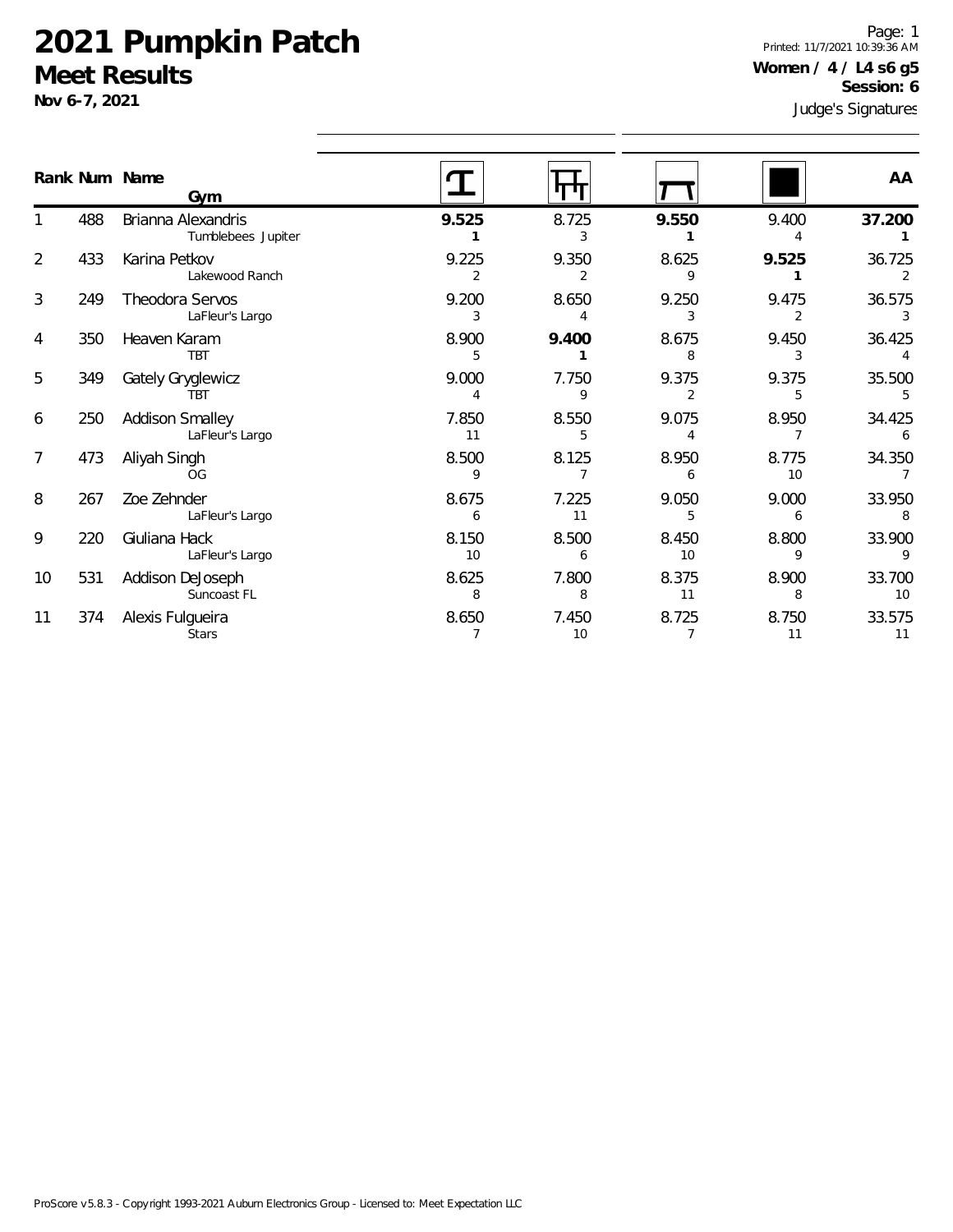**Nov 6-7, 2021**

Page: 1 Printed: 11/7/2021 12:51:22 PM **Women / 4 / L4 s7 g1 Session: 7**

Judge's Signatures

|                |     | Rank Num Name<br>Gym                   |             |             |             |             | AA           |
|----------------|-----|----------------------------------------|-------------|-------------|-------------|-------------|--------------|
|                | 332 | London Davis<br><b>TBT</b>             | 9.725       | 9.525       | 9.250<br>6  | 9.400<br>3T | 37.900       |
| $\overline{2}$ | 265 | Juliana Wolfe<br>LaFleur's Largo       | 9.475<br>2  | 9.400       | 9.425<br>3T | 9.425<br>2  | 37.725       |
| 3              | 510 | Valentina Toledo<br>Tumblebees Jupiter | 9.450<br>3  | 9.175<br>3  | 9.400<br>5  | 9.350<br>5  | 37.375<br>3  |
| 4              | 159 | Isabella Mesa<br>Premier Gymnastics    | 9.025<br>6  | 9.150       | 9.500<br>1T | 9.400<br>3T | 37.075<br>4  |
| 5T             | 274 | Lily Correa<br>ACE                     | 8.675<br>9  | 8.850       | 9.500<br>1T | 9.625       | 36.650<br>5T |
| 5T             | 158 | Lauren Meighan<br>Premier Gymnastics   | 9.175<br>5  | 8.925<br>6  | 9.425<br>3T | 9.125       | 36.650<br>5T |
| 7              | 145 | Elle Hoopes<br>Premier Gymnastics      | 9.000       | 9.100<br>5  | 9.125<br>8  | 9.325<br>6  | 36.550       |
| 8              | 513 | Samantha Veloz<br>Tumblebees Jupiter   | 8.725<br>8  | 8.650<br>8  | 9.175       | 9.025<br>9  | 35.575<br>8  |
| 9              | 338 | Ashlynne Duckett<br><b>TBT</b>         | 9.325       | 8.425<br>9  | 8.425<br>9  | 9.100<br>8  | 35.275<br>9  |
| 10             | 522 | Isabella Padron<br>Top Flight NBY      | 7.350<br>10 | 7.400<br>10 | 7.500<br>10 | 8.000<br>10 | 30.250<br>10 |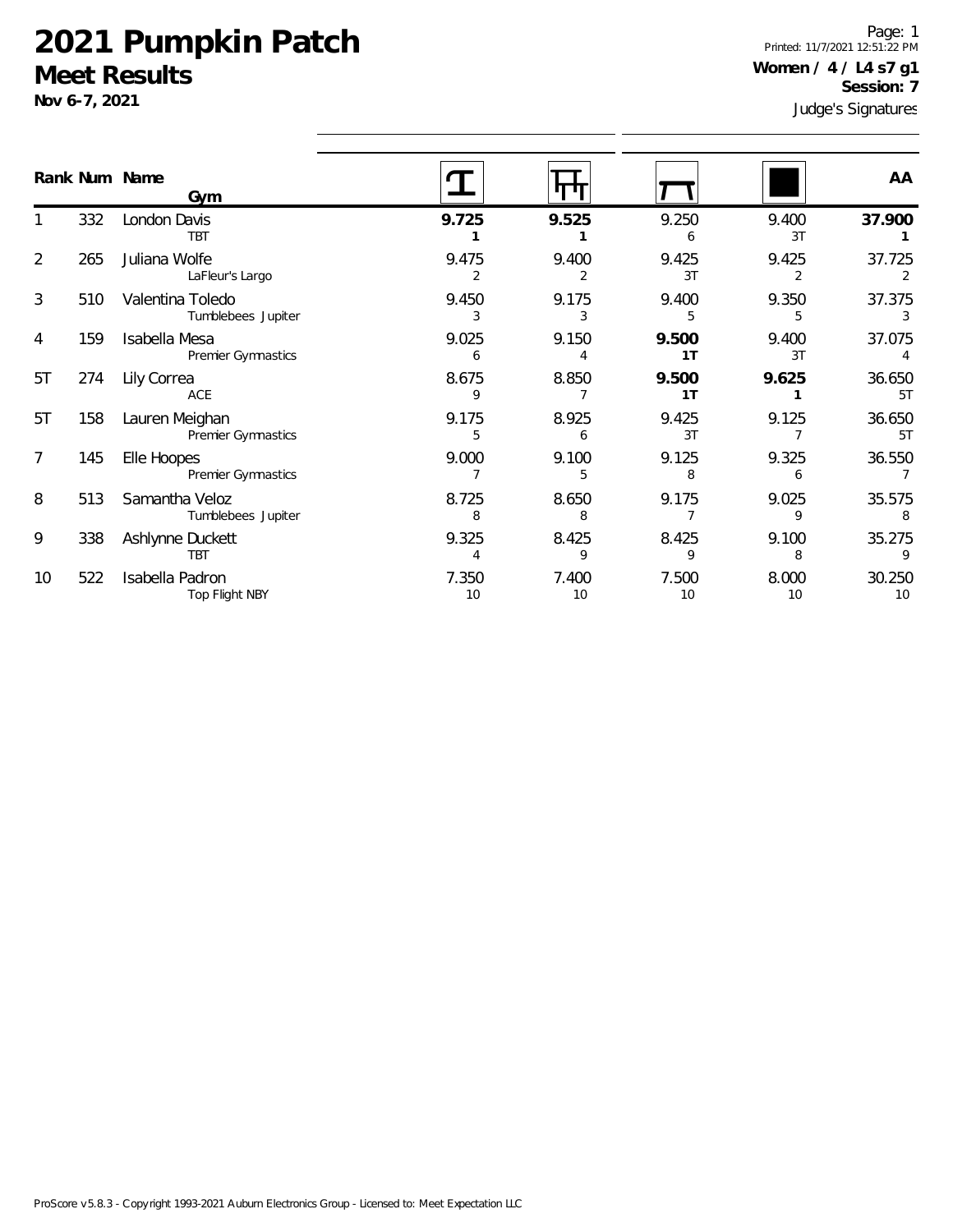**Nov 6-7, 2021**

Page: 1 Printed: 11/7/2021 12:51:24 PM **Women / 4 / L4 s7 g2 Session: 7**

Judge's Signatures

|   |     | Rank Num Name<br>Gym            |            |             |            |            | AA          |
|---|-----|---------------------------------|------------|-------------|------------|------------|-------------|
|   | 259 | Alexa Tse<br>LaFleur's Largo    | 9.050      | 9.500       | 9.425      | 9.300      | 37.275      |
| 2 | 422 | Jordan Jendro<br>Lakewood Ranch | 8.975      | 9.150<br>3T | 9.625      | 9.400      | 37.150      |
| 3 | 379 | Jorja Monks<br><b>Stars</b>     | 8.950<br>3 | 8.750<br>6  | 9.225      | 9.100      | 36.025<br>3 |
| 4 | 313 | Kamila Melendez<br><b>FGTC</b>  | 8.850      | 9.000<br>5  | 8.800<br>6 | 9.225      | 35.875      |
| 5 | 312 | Manuela Loraschi<br><b>FGTC</b> | 8.575<br>8 | 9.200<br>2  | 8.525<br>8 | 9.150      | 35.450      |
| 6 | 299 | Michiah Sumner<br>ACE           | 8.650      | 9.150<br>3T | 8.925<br>5 | 8.675<br>8 | 35.400<br>6 |
| 7 | 456 | Mia Colon<br>OG                 | 8.800<br>5 | 7.900<br>9  | 9.150      | 9.275      | 35.125      |
| 8 | 297 | Abby Stanhope<br>ACE            | 8.750<br>6 | 8.525       | 8.725      | 9.025      | 35.025<br>8 |
| 9 | 545 | Sydnee Lee<br>Taylor            | 7.500<br>9 | 8.325<br>8  | 8.350<br>9 | 8.225<br>9 | 32.400<br>9 |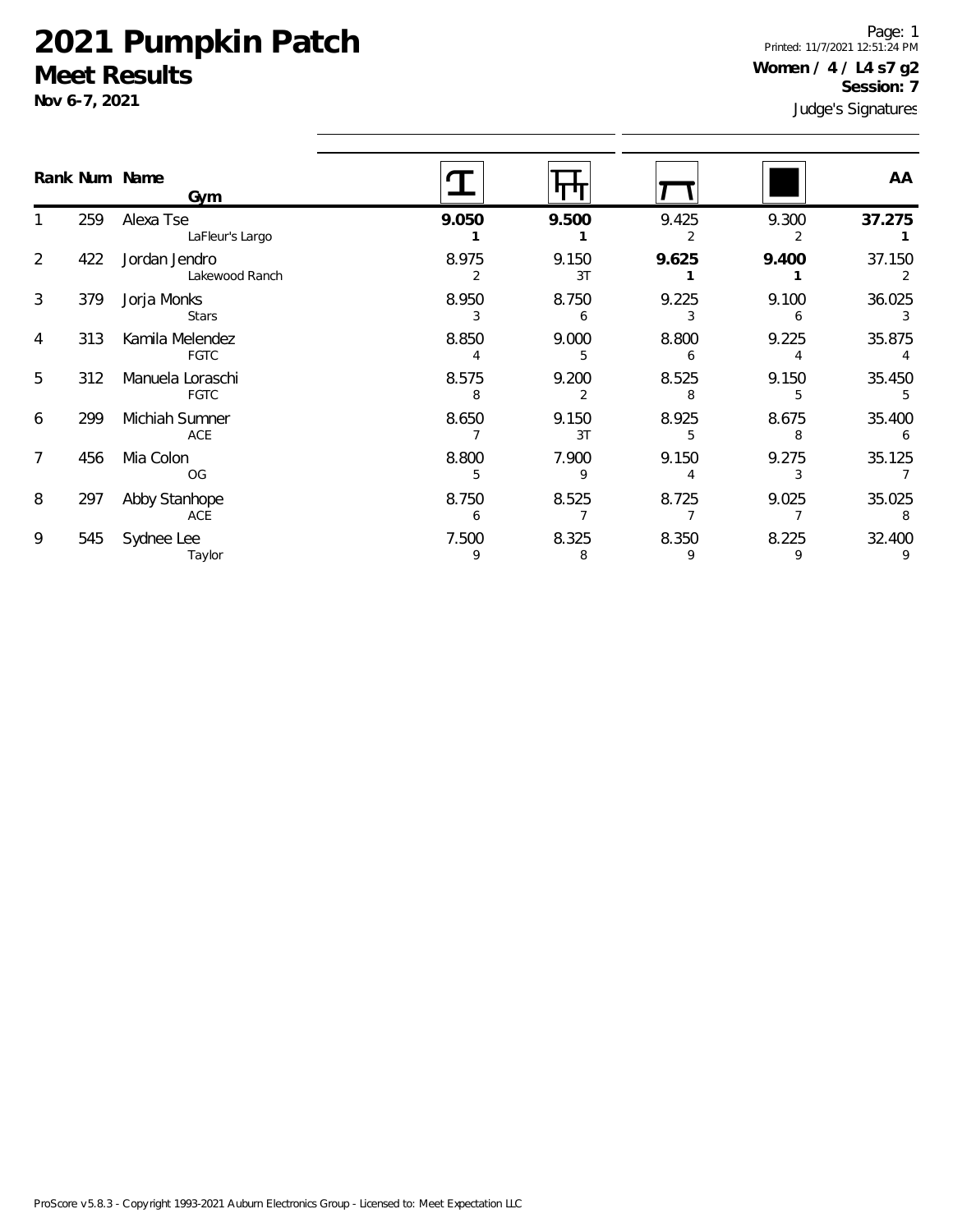**Nov 6-7, 2021**

Page: 1 Printed: 11/7/2021 12:51:26 PM **Women / 4 / L4 s7 g3 Session: 7**

Judge's Signatures

|                |     | Rank Num Name<br>Gym                        |                         |                         |             |             | AA           |
|----------------|-----|---------------------------------------------|-------------------------|-------------------------|-------------|-------------|--------------|
|                | 341 | Kaelyn Edson<br><b>TBT</b>                  | 9.500<br>1 <sub>T</sub> | 9.475<br>3              | 9.600       | 9.600<br>2T | 38.175       |
| $\overline{2}$ | 423 | Naomie La<br>Lakewood Ranch                 | 9.450<br>3              | 9.550<br>2              | 9.625       | 9.275       | 37.900<br>2  |
| 3              | 436 | Lana Pozzie<br>Lakewood Ranch               | 9.500<br>1T             | 9.575                   | 8.950<br>8  | 9.725       | 37.750<br>3  |
| 4              | 253 | Gianna Spence<br>LaFleur's Largo            | 9.325<br>4T             | 9.175<br>4              | 9.125<br>6  | 9.025<br>5  | 36.650<br>4  |
| 5              | 271 | Maggie Boyett<br>ACE                        | 8.525                   | 8.950<br>6              | 9.475<br>4  | 9.600<br>2T | 36.550<br>5  |
| 6              | 264 | Ava Weatherilt<br>LaFleur's Largo           | 8.850<br>6              | 9.050<br>5              | 9.050       | 8.950<br>6  | 35.900<br>6  |
| $\overline{7}$ | 261 | Meghan Tucker<br>LaFleur's Largo            | 9.325<br>4T             | 8.450<br>8              | 9.525<br>3  | 6.750<br>10 | 34.050       |
| 8              | 543 | <b>Emily Fee</b><br>Taylor                  | 7.800<br>9              | 8.400<br>9              | 8.325<br>10 | 8.400       | 32.925<br>8  |
| 9              | 480 | Evangeline DeTillio<br>Top Flight BobSierra | 8.075<br>8              | 6.850<br>11             | 8.525<br>9  | 8.275<br>9  | 31.725<br>9  |
| 10             | 362 | Pilar Borunda<br><b>Stars</b>               | 7.325<br>11             | 7.700<br>10             | 8.300<br>11 | 8.300<br>8  | 31.625<br>10 |
| 11             | 232 | Lane Lucas<br>LaFleur's Largo               | 7.750<br>10             | 8.825<br>$\overline{7}$ | 9.200<br>5  | 0.000<br>11 | 25.775<br>11 |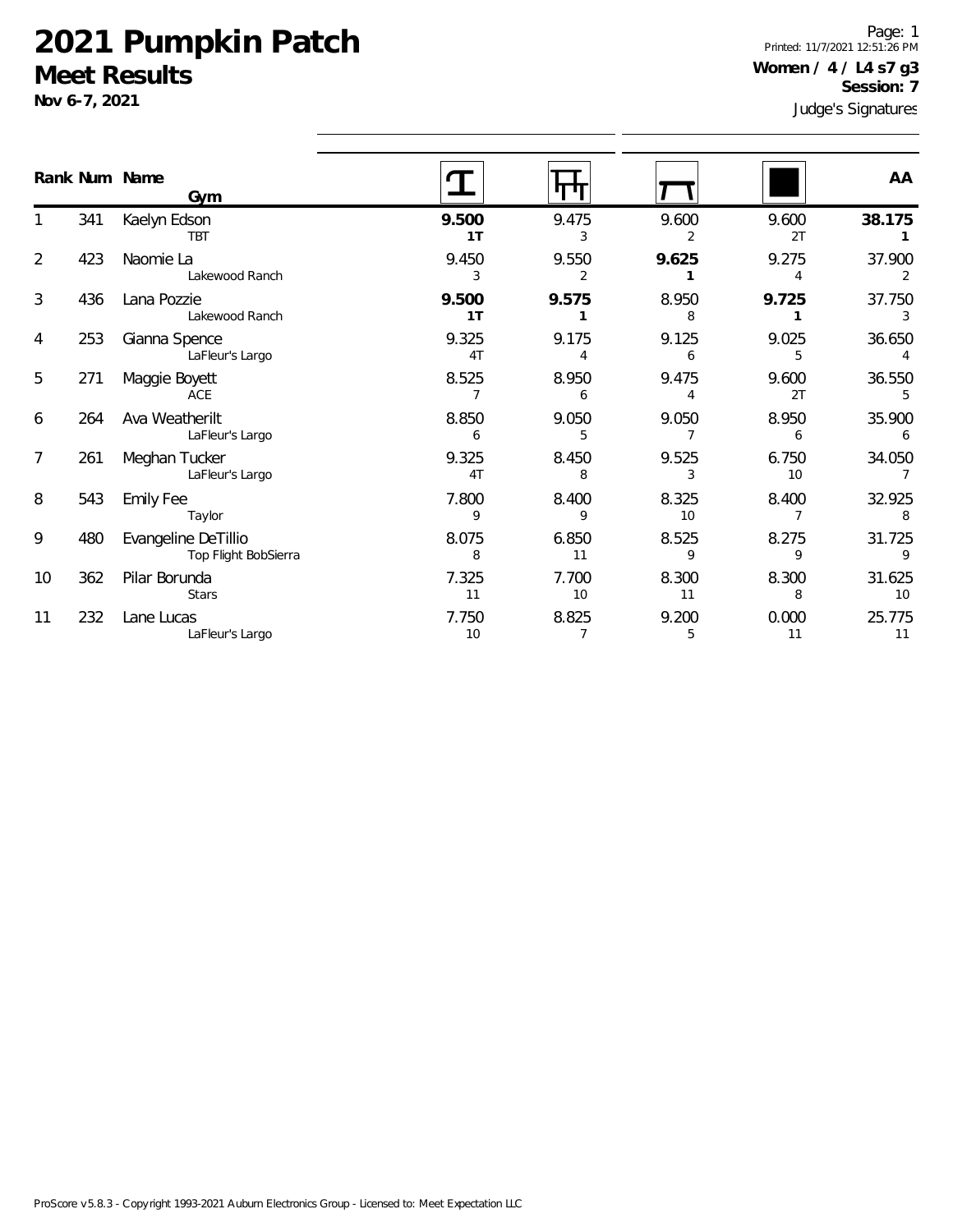# **2021 Pumpkin Patch**

## **Team Results**

**Nov 6-7, 2021**

| Rank | Gym                | Team | Score   |             |             |              |             |
|------|--------------------|------|---------|-------------|-------------|--------------|-------------|
|      | <b>TBT</b>         | S    | 113.975 | 28.550      | 28.450      | 28.525<br>2T | 28.450      |
| 2    | Premier Gymnastics | S    | 112.075 | 27.725<br>3 | 27.350<br>2 | 28.625       | 28.375<br>2 |
| 3    | Tumblebees Jupiter | S    | 111.525 | 28.325      | 26.750<br>4 | 28.525<br>21 | 27.925<br>3 |